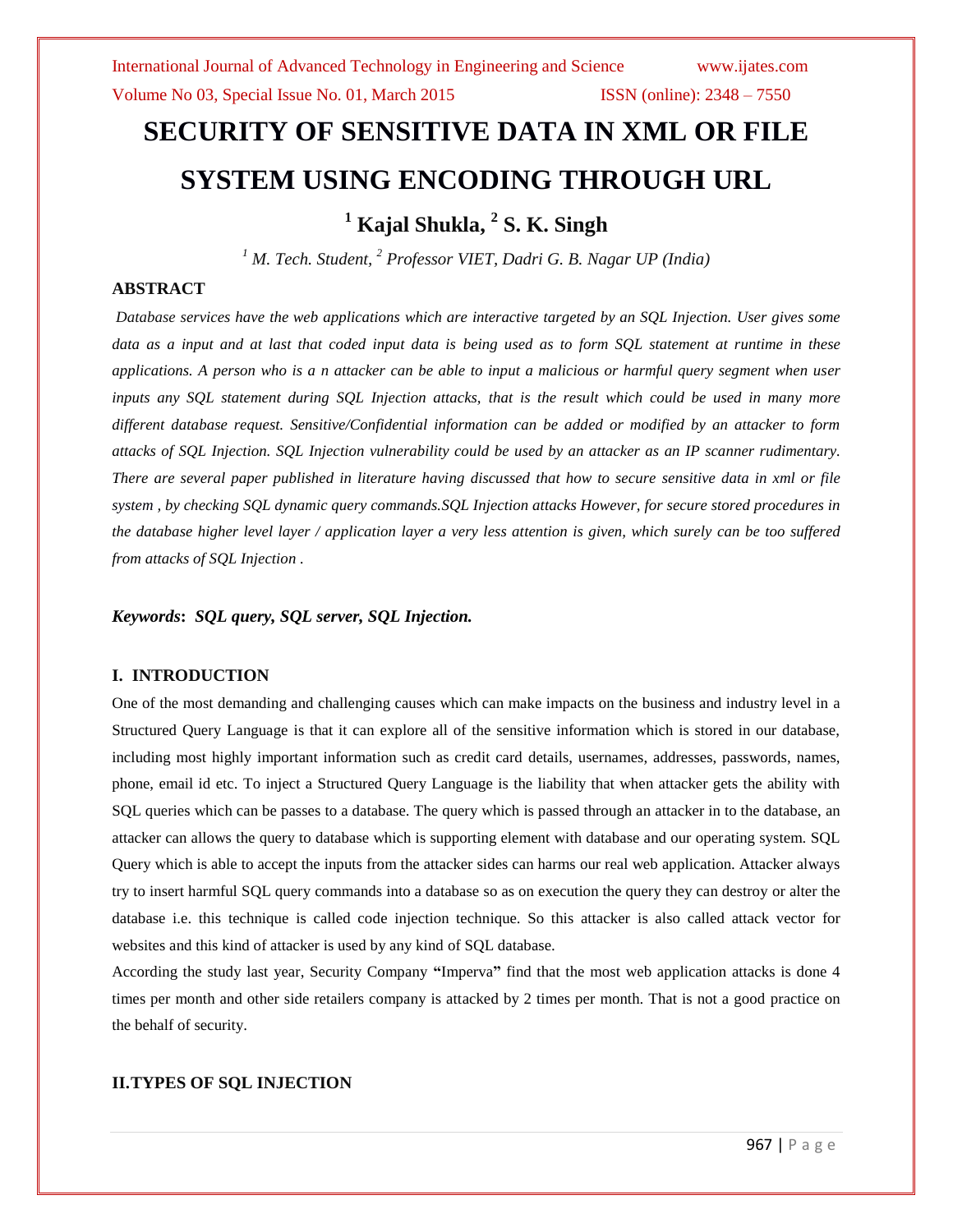Volume No 03, Special Issue No. 01, March 2015 ISSN (online): 2348 – 7550

- Redirection and reshaping of a query
- Based on Error message
- Blind injection

# **2.1 Blind SQL Injection**

- $\Box$  Formation of queries that results in Boolean values, and interprets output of HTML Pages is provided by Blind SQL injection technique IN database.
- $\Box$  Final result of SQL injection gives significant data theft and/or attacks in data modification.
- Essentially Blind attack playing 20 questions with the web server.

# **2.2 Focus on Blind SQL Injection**

- $\Box$  This type of SQL Injection is as common as any other type of injection.
- $\Box$  An incorrect or wrong sense of security on the host is provided by the Blind holes.
- $\Box$  Requires a larger of time investment to properly execute manual penetration against.





# **2.3 Concepts of SQL Injection Attacks**

- $\Box$  SQL injection attack is a process to find the query which is entered through the user for execution the command.
- $\Box$  SQL attackers create crafted manually input data so that SQL interpreter has to accept the query and give the permission to execute the commands and give his desired results.
- SQL Injection attack breaks the security of the database layer. When attacker breaks flaws through the SQL injection then attackers can drop, modify, create, and alter our sensitive database.

# **III. SECURITY IN SQL INJECTIONS**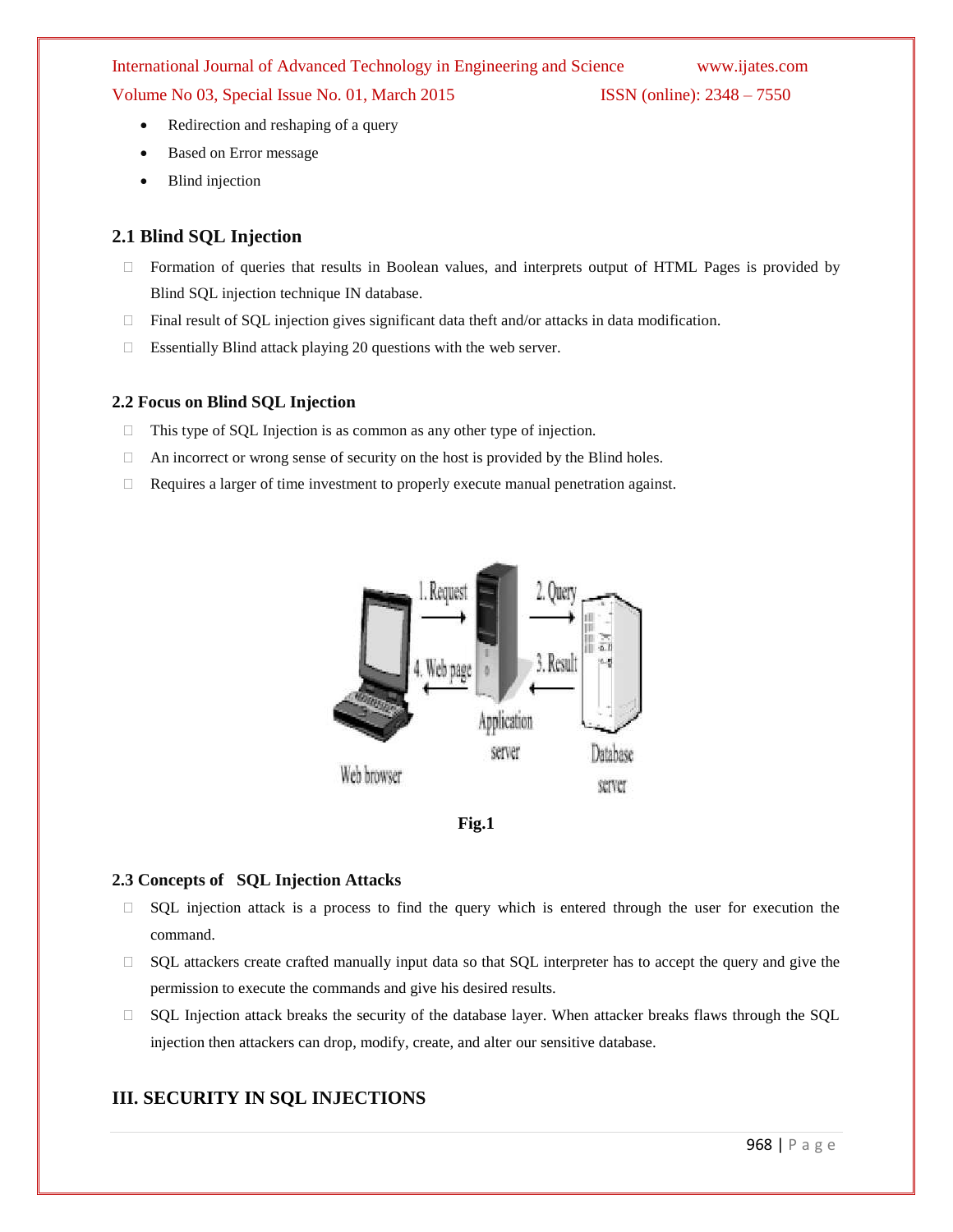#### Volume No 03, Special Issue No. 01, March 2015 **ISSN** (online): 2348 – 7550

Web vulnerabilities minimum 20% of all that is being related to SQL Injection, called as the one of the most widespread type of catalog application security and as well as the subsequent most common software susceptibility which have the find and prevent capability .SQL Injection always must be on high priority for web developer and also for security basis. Generally a SQL Injection assault diminishes any web network application software which has not provided a proper validation or we can say coded by a user given input data. In the last phase that crafted input data is being used as an element of query over again whichever back-end database. Acquire an example, what time we generate any form it always asks for the ID that is called as identity. After that URL:"http://www.anywebsite.com/id/id.asp?id=anymanualdata" is created.

An invader, using the SQL Injection may perhaps go through any data or "1=1". At the particular time if the application software of the web network is not specified proper validation or incorrectly encoded the user given data that is directly send in the direction of database, and as well as input with the vulnerable query will reach there in reply that will depict every single one ids in the database ever since the condition is "1=1" is for all time true. The example given is an indispensable example however it illustrates the consequence of sanitizing client input data prior to using it in a SQL database query or SQL commands.

#### **IV. LITERATURE REVIEW**

Our web applications allow the visitors to enter or submit or retrieve database using any web browser through the internet. These kinds of data have to centralize therefore they be capable of storing data which is needed for websites. If any Suppliers, Employees, a host of stakeholders, customers etc. want to achieve specific content from database side then he can receive it

.Company statistics, User Details, financial, economical and payment information etc are stored in our database which is access through custom web applications. Our Database and Web applications allow us to run the production business frequently.

The Process which attempt to get ahead of commands or statements of SQL intended for implementation through the database over the web network application is called hacking technique in SQL Injection. If their attempts are right then our database allows hackers to view their desire information from the database and he can hampers our database, and be able to do the whole lot which he wants.

For example Like feedback forms , Shopping carts , Search pages , product and support request forms, figure current websites , provide businesses and login pages etc pages are very necessary to commune with customers for keep our customer in touch. These kinds of pages of websites are very to use customer. These types are pages are suspicious for SQL hackers and foremost they attempts to try on these pages .We cannot hide this category of pages on website. If we do it then our client cannot be handling with us. So hacking the website is becoming very easy task for Hackers.

#### **For Simple Example**

To access the catalog database , normal user would input their username and password to come into their profile and access his personal details and change the contents which is allow by the administrative section i.e. authenticate user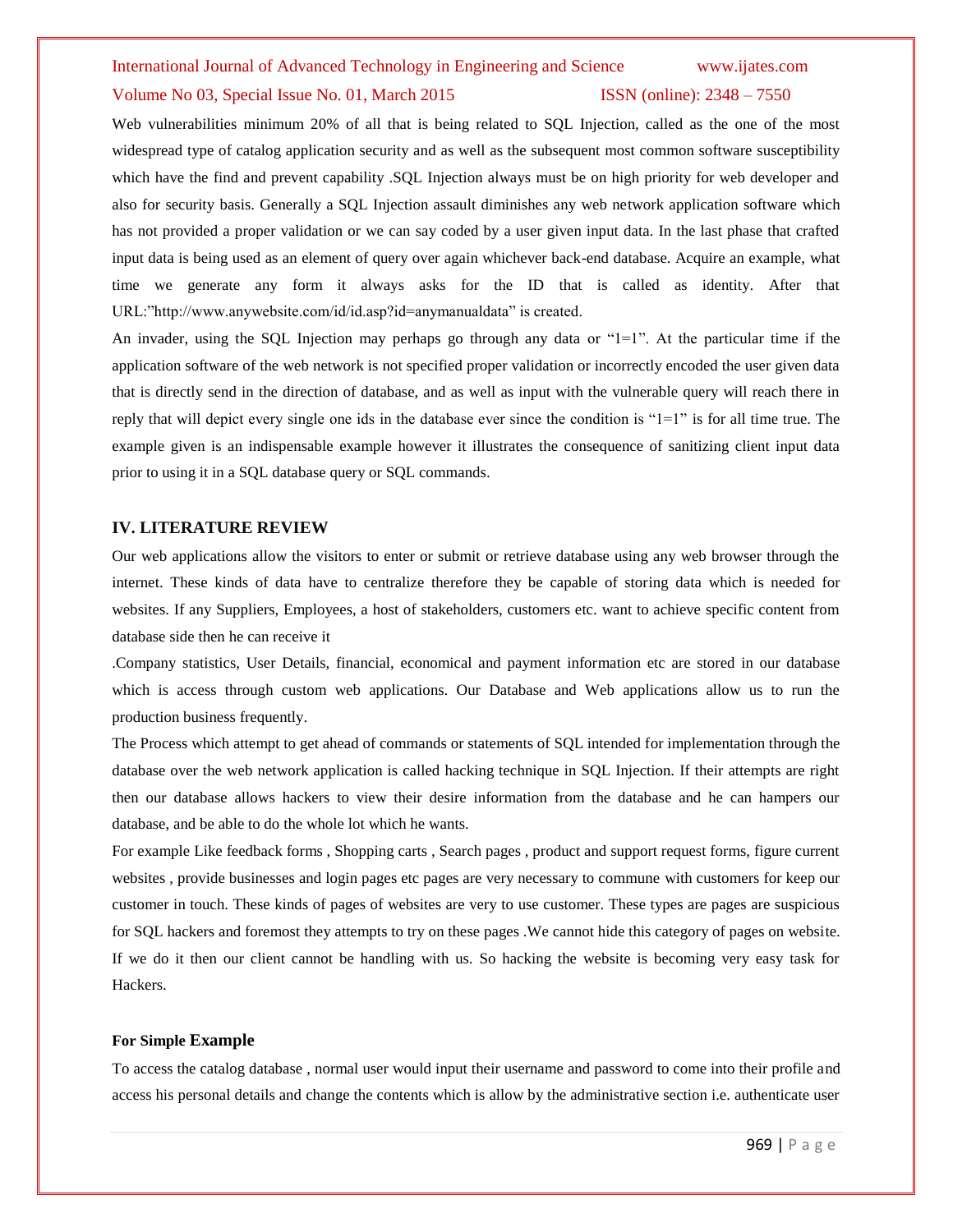### Volume No 03, Special Issue No. 01, March 2015 ISSN (online): 2348 – 7550

are allowed to access our database. In other sides, our web network application which controls the authentication page will foremost communicate with our database through the specific planned commands as a result they be able to filter that he is authenticate user or not. In the case of valid user, database allows to access the contents.

In other sides, In case of SQL Injection, Specifically craft SQL commands with the intent of passing the login form difficulty is inputted by the hacker. In case of SQL Injection vulnerabilities, Hackers are eligible to converse with our database directly. Script languages which are Dynamic like JSP, PHP, and ASP.NET, CGI etc are the target technologies by the hacker. For publicity, our website wishes to be communal public so our safety mechanism will agree to to be communal public with our application (generally at beyond port 80/443).

SELECT count (\*)

FROM person\_list\_table

#### WHERE

#### username**="FIELD\_USERNAME"** AND password**="FIELD\_PASSWORD"**

This SQL command is given instruction to the catalog database to compare User Id and secret code (password) filled by the current user to the combination that it has already stored in its database. Each and every web network application is hardly coded with specified SQL query so as to it will implement when executing functions and communicating with the database. If any data input of web network application is not accurately encoded, a hacker possibly will introduce extra vulnerable SQL queries which enlarge the area of SQL commands.

An attacker will therefore have a plain channel of communiqué to the web application database irrespective of the entire intrusion uncovering systems vulnerability and network based security equipments installed on the database layer.

### **V. SQL INJECTION IMPACT**

When a hacker feels that a organism is ready to SQL Injection attacks, he is now able to insert SQL Commands to the n/w database an input from field. This is similarly like as to say attacker comes to make changes in our catalog and allow him to do insert or delete like DROP in to database. Execution of illogical SQL queries on the susceptible structure may be done by an attacker. This may break the reliability of your secure information. It depends on the back-end database, SQL injection vulnerabilities can be lead to varying levels of data/system access to the attacker. Manipulate in any existing queries, to UNION that is used to select related information from two tables use subselects arbitrary data, or append additional queries.

Some of the SQL Servers like Microsoft SQL Server contains stored and extended procedures for database server functions. In certain cases, it can be possible to read in or write out in files, and can execute shell commands on the underlying operating system. Data is being stolen through the various attacks at all the time. Hackers rarely get caught which are more expert.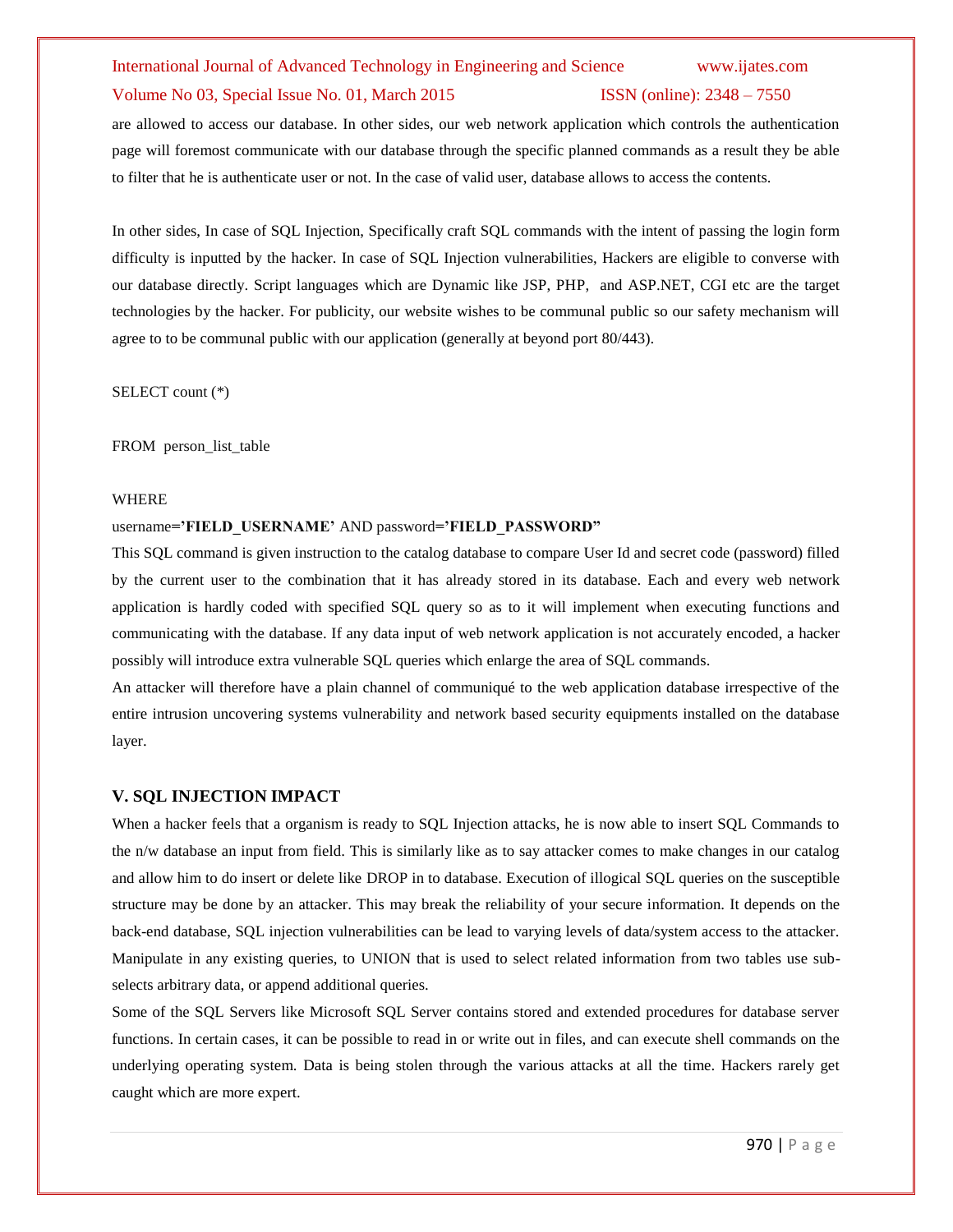#### Volume No 03, Special Issue No. 01, March 2015 **ISSN** (online): 2348 – 7550

Any attacker that can obtain access, it could spell disaster. A SQL injection attacks involves the modification of SQL statements that are used in a web application through the use of attacker-input data. Unfortunately the harm of SQL Injection is only found when the theft is discovered. Improper validation and improper construction and incorrect input of SQL statements in web applications can lead them theft to SQL injection attacks. Thus SQL injection is a potentially destructive and prevalent attack that the Open Web Application Security Project (OWASP) listed it as the number one threat to web applications.

### **VI. PROPOSED SOLUTION**

SQL injection can helps to retrieve sensitive information like password or credit card details, to prevent SQL injection developer should has to take some measure steps like use session in place of query string to transfer value from one page to another. Store sensitive information like password or credit card to XML or file system which is not easily accessible. If using Query

String is necessary try using URL Encoding technique. Now a day"s some DBMS like MS SQL server supports Regular expression validation which protect data insertion like " ". All DBMS doesn't support ""handle it is very Necessary replace it with some other character.

### **Blindfolded SQL Injection techniques**

- (a) Boolean queries and WAIT FOR DELAY are used by Blind folded injection technique.
- (b) By using commands such as BETWEEN, LIKE, IS NULL Comparison in queries is done.

### **IDS signature evasive SQL Injection techniques**

- (a) By using CONVERT & CAST commands by masking the attack payload.
- (b) By using Null bytes to break the signature patterns.
- (c) By using HEX encoding mixtures.
- (d) By using SQL CHAR ( ) to convert ASCII values as numbers.

Example, when the attacker decided to go with a attack using:  $1 = 1$ , at that time when it is entered as input box. The server recognizes  $1 = 1$  as a true statement and  $-$  symbol is used for comment, everything after that is ignored making it possible to the attacker to access to the database. Through this SQL injection example page you can see precisely how this attack works on:

# **Welcome to SQL Injection Application**

**Logged in as: or "1=1**--**"AND Password="**

**Other sample pages:**

**BadProductList-** Product List that is vulnerable to SQL Injection.

**BetterProductList-** Product List that is still vulnerable but that uses a lower privilege account to minimize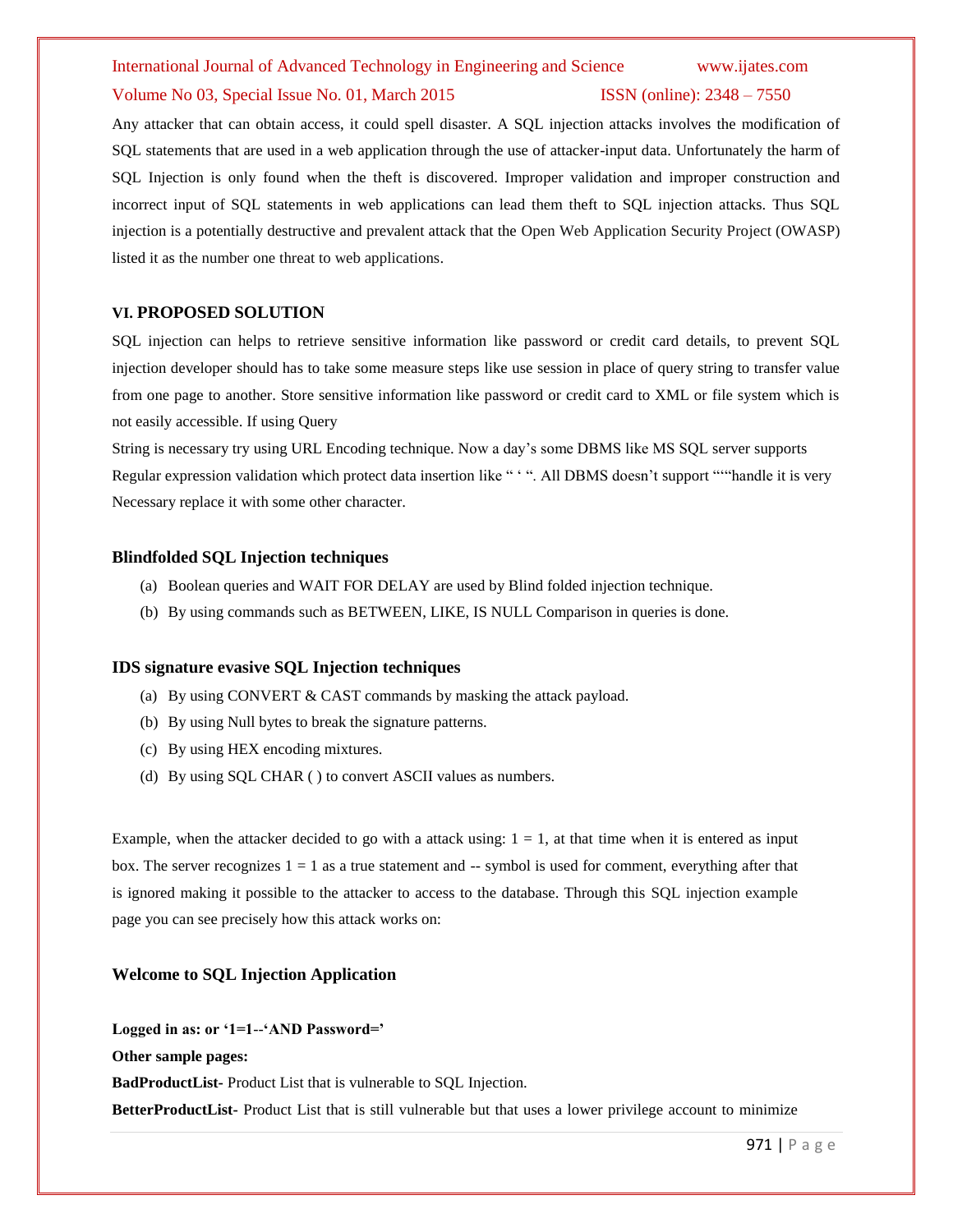Volume No 03, Special Issue No. 01, March 2015 **ISSN** (online): 2348 – 7550

damage.

**EncryptCnxString-** Utility for encrypting any string: use it to encrypt cnxWindBest connection string in web config.

**AddSecureUser-** Add new users to Secure User table: Password will be hashed use it with BestLoginaspx.

## **PRODUCT LIST:**

Product **Filter: "UPDATE** Products SET Unit Price=0.0

| <b>Product Id</b> | <b>Product Name</b>          | Quantity<br>Per Unit        | <b>Unit Price</b> |
|-------------------|------------------------------|-----------------------------|-------------------|
|                   |                              |                             |                   |
| 1.                | pen                          | boxes*20<br>$\overline{10}$ | 0.0000            |
|                   |                              | bags                        |                   |
| 2.                | Alcohol                      | 24-12 oz bottles            | 19.0000           |
| 3.                | paper                        | 36 boxes                    | 21.3500           |
| 4.                | Aniseed Syrup                | 12-550<br>ml<br>bottle      | 0.0111            |
| $\overline{5}$ .  | Seasoning                    | $48-6$ oz jars              | 22.0000           |
| $\overline{6}$ .  | Jelly                        | 12-8 oz jars                | 25.0000           |
| $\overline{7}$ .  | Uncle Bob's Organic<br>Pears | $12-1$ ib pkgs.             | 30.0000           |
| $\overline{8}$    | <b>Cranberry Sauce</b>       | 12-12 oz jars               | 40.0000           |
| 9.                | Jam                          | 18-500 g pkgs.              | 97.0000           |
| 10.               | Pickle                       | 12-200 ml jars              | 31.0000           |

WHERE Product=Set Filter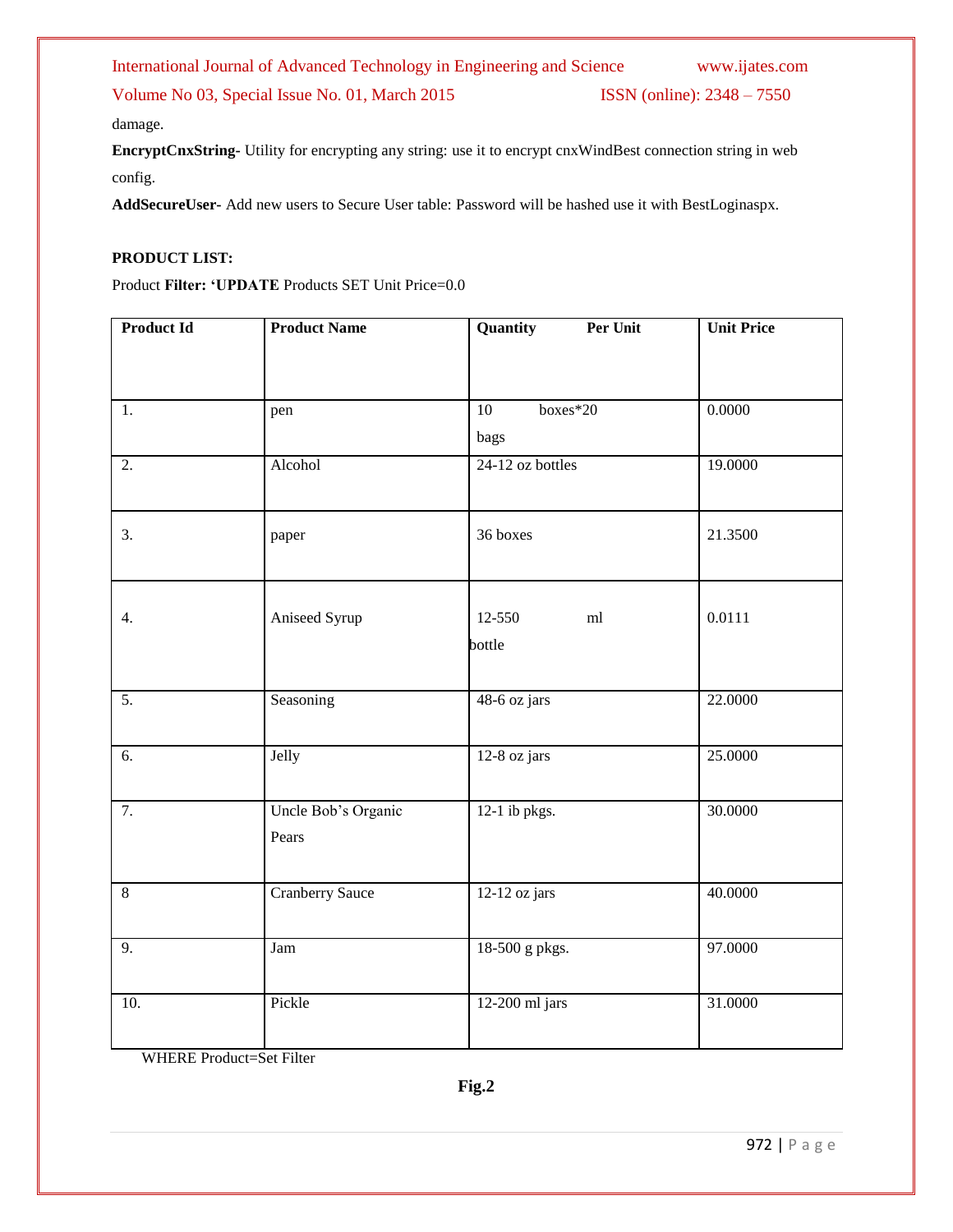International Journal of Advanced Technology in Engineering and Science www.ijates.com Volume No 03, Special Issue No. 01, March 2015 ISSN (online): 2348 – 7550

# **OUR ALGORITHM STEPS OF URL ENCODING ARE**

string strCnx = ConfigurationSettings.AppSettings["cnxNWindBad"]; SqlConnection cnx = new SqlConnection(strCnx); cnx.Open(); string strQry = "SELECT Count(\*) FROM Users WHERE UserName='" + txtUser.Text + "' AND Password='" + txtPassword.Text + "'";

int intRecs;

SqlCommand cmd = new SqlCommand(strQry, cnx); cmd.CommandType= CommandType.Text;  $intRecs = (int) cmd.ExecuteScalar(); if (intRecs>0)$ 

{

FormsAuthentication.RedirectFromLoginPage(txtUser.T ext, false);

}

else

{

lblMsg.Text = "Login attempt failed.";

}

cnx.Close();

//Prevention string str $Cnx =$ 

ConfigurationSettings.AppSettings["cnxNWindBetter"]; using(SqlConnection cnx = new SqlConnection(strCnx))

```
{
```
 $cnx.Open()$ ; SqlCommand  $cmd = new$ SqlCommand("procVerifyUser", cnx); cmd.CommandType= CommandType.StoredProcedure; SqlParameter prm = new SqlParameter("@username",SqlDbType.VarChar,50); prm.Direction=ParameterDirection.Input; prm.Value = txtUser.Text; cmd.Parameters.Add(prm); prm = new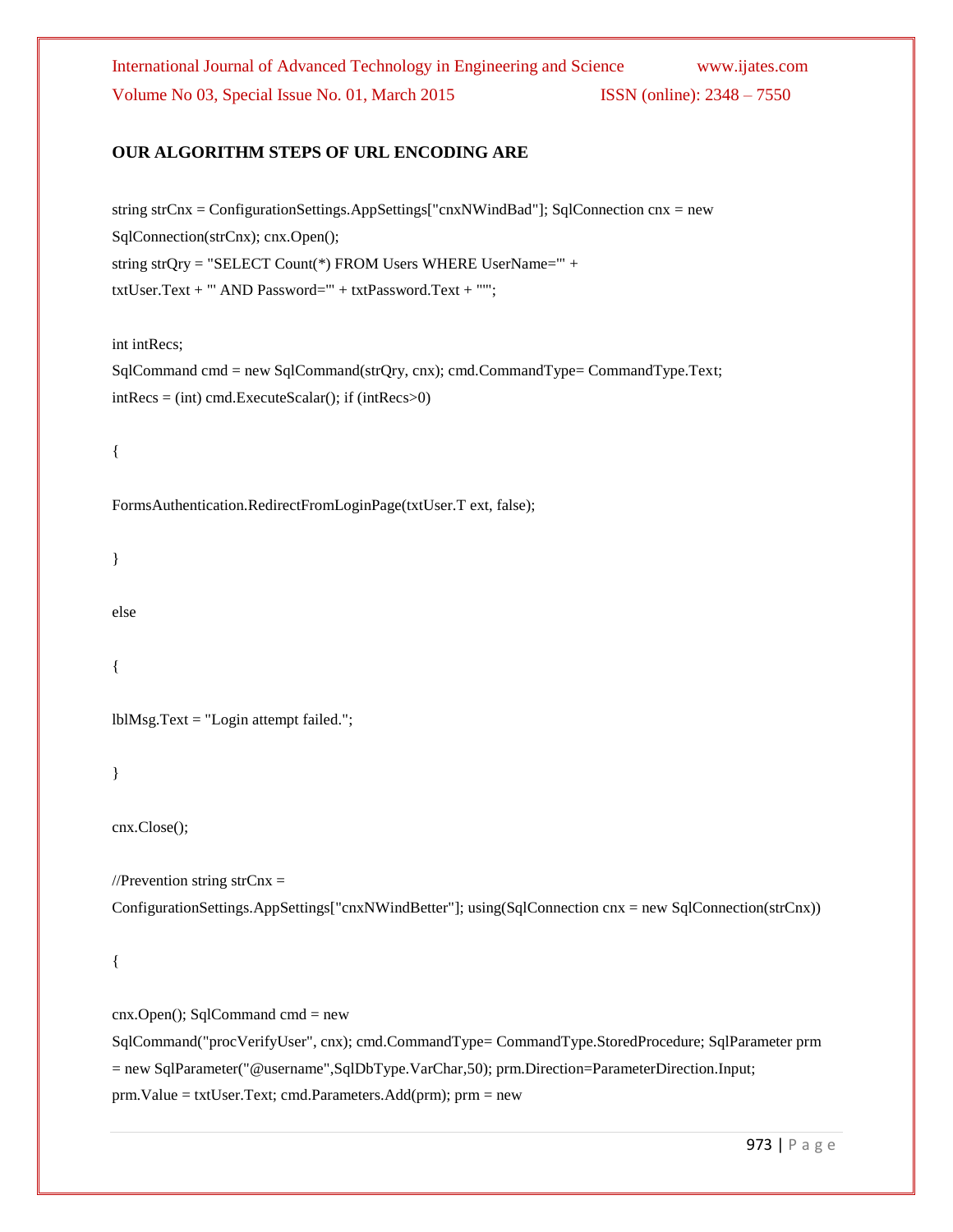# International Journal of Advanced Technology in Engineering and Science www.ijates.com Volume No 03, Special Issue No. 01, March 2015 ISSN (online): 2348 – 7550

SqlParameter("@password",SqlDbType.VarChar,50);

prm.Direction=ParameterDirection.Input; prm.Value = txtPassword.Text; cmd.Parameters.Add(prm);

string strAccessLevel = (string) cmd.ExecuteScalar(); if (strAccessLevel.Length>0)

{ FormsAuthentication.RedirectFromLoginPage(txtUser.T ext, false);

}

else

{

lblMsg.Text = "Login attempt failed.";

}

}

# **VII. CONCLUSION**

SQL attackers create crafted input data so that SQL interpreter has to accept the query and give the permission to execute the commands and give his desired results. SQL Injection attack breaks the security in the database layer and can alter, steal or destroy our database through using web application.

# **REFERENCES**

- (1) Ke Wei, M. Muthuprasanna, Suraj Kothari , Dept. of Electrical and Computer Engineering , Iowa State University Ames, IA **–** 50011 ,Email: {weike,muthu,kothari}@iastate.edu
- (2) Cerrudo. Manipulating Microsoft sql server using sql injection.
- (3) http://www.appsecinc.com/presentations/Mani pulating SQL Server Using SQL Injection.pdf, White Paper.
- (4) William G.J. Halfond, Jeremy Viegas, and Alessandro Orso College of Computing Georgia Institute of